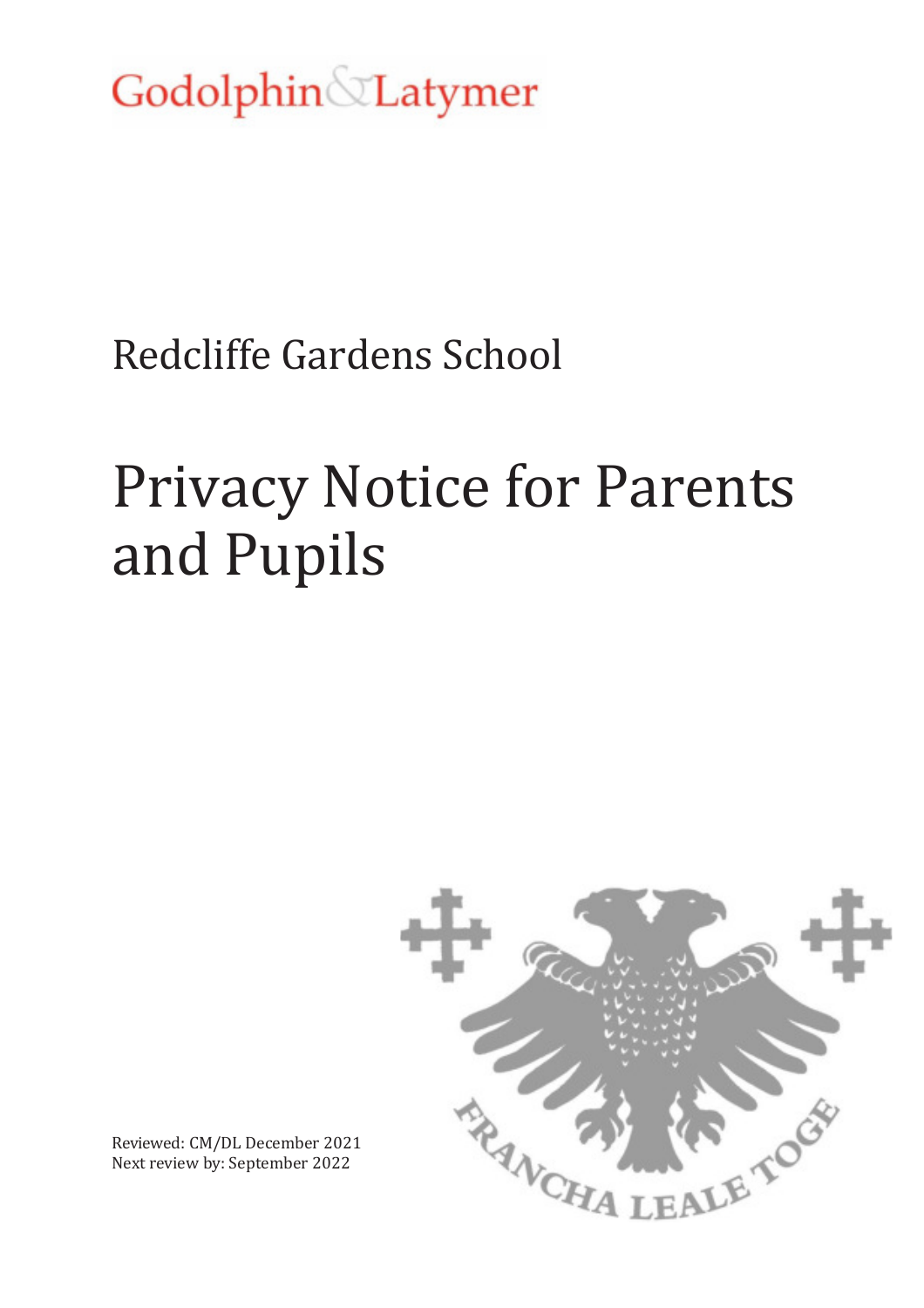# **Privacy Notice for all registered and current parents and pupils**

- 1. Who we are
- 2. What this Privacy Notice is for
- 3. Responsibility for Data Protection
- 4. Why we need to process personal data
- 5. Types of personal data processed by us
- 6. How we collect data
- 7. Who has access to personal data and who we share it with
- 8. How long we keep personal data
- 9. Keeping in touch and supporting us
- 10. Your Rights
- 11. Data accuracy and security
- 12. The privacy notice
- 13. Queries and Complaints

#### **1. Who we are**

- 1.1. We are the Godolphin and Latymer School Foundation (the "Foundation"), a charitable company limited by guarantee having its registered office at Iffley Road, London W6 0PG (company number [3598439](https://beta.companieshouse.gov.uk/search/companies?q=3598439) and registered charity number 1073924), in its capacity as proprietor of Godolphin and Latymer Redcliffe Gardens School, 47 Redcliffe Gardens, London SW10 9JH ("the School")
- 1.2. The Foundation is a Data Controller for the purposes of Data Protection Law which means it determines how an individual's data is processed and for what purposes. The Bursar is responsible for data protection within the School. She will deal with any requests or enquiries regarding the School's uses of your personal data and endeavour to ensure that your personal data is processed in compliance with this notice and Data Protection Law.

#### **2. What this privacy notice is for**

- 2.1. This policy is intended to provide information about how the school (or "we) will use (or "process") personal data about individuals including: current, past and prospective pupils; and their parents, carers or guardians (referred to in this policy as "parents" or "you").
- 2.2. This information is provided because Data Protection Law gives individuals rights to understand how their data is used. You are encouraged to read this Privacy Notice and our obligations to our entire community. This Privacy Notice applies alongside any other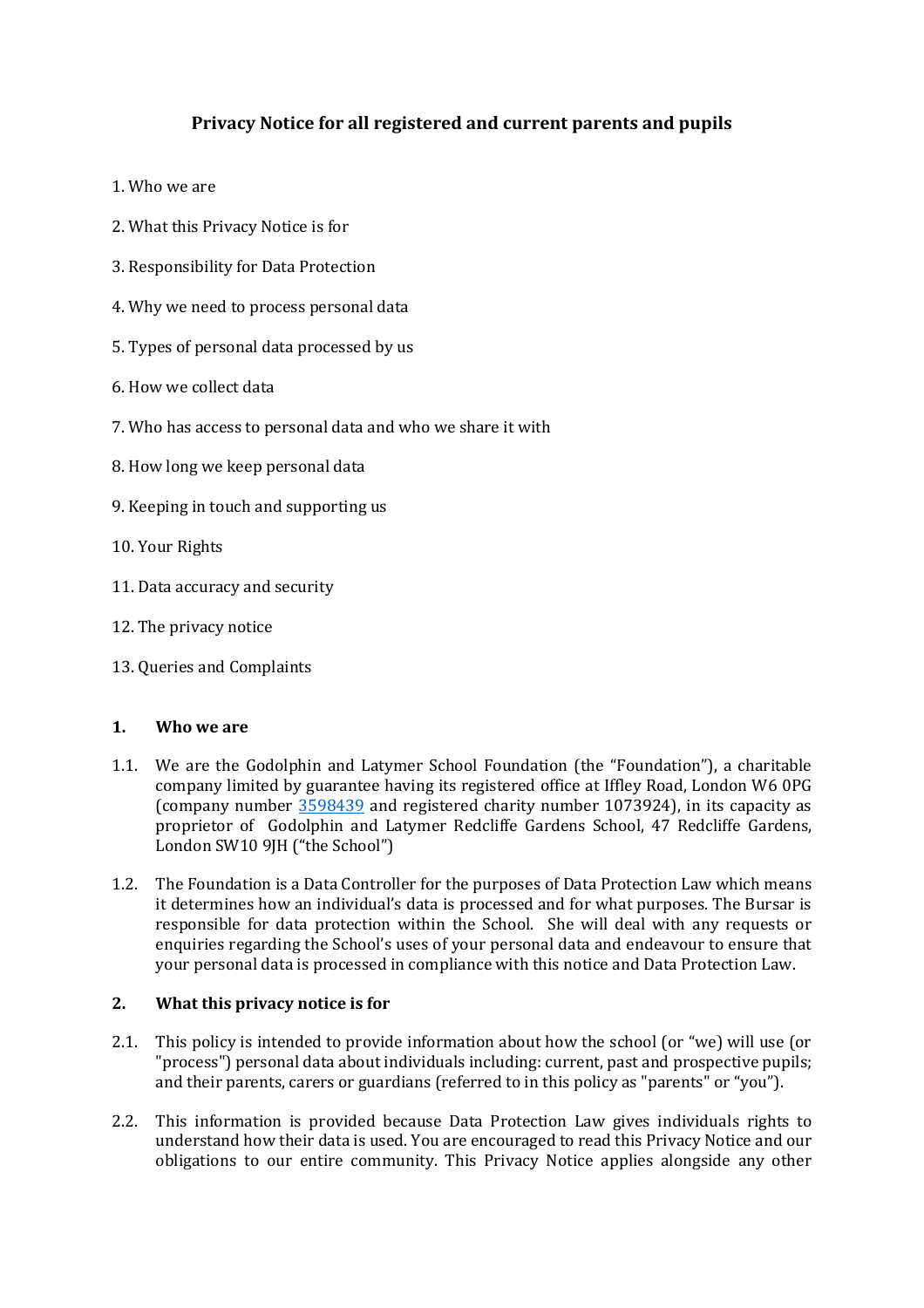information we may provide about a particular use of personal data, for example when collecting data via an online or paper form.

- 2.3. This Privacy Notice applies in addition to any contract between us and you (e.g. the parent contract) and any other relevant terms and conditions or policies, including the following:
	- Policy on taking, storing and using images of children;
	- CCTV policy;
	- Retention of records policy;
	- Safeguarding, pastoral, or health and safety policies, including as to how concerns or incidents are recorded; and
	- Online Safety policy, including the Acceptable Use agreements
- 2.4. Anyone who works for, or acts on behalf of, the school (including staff, volunteers, governors and service providers) should also be aware of and comply with this Privacy Notice.

# **3. Responsibility for data protection**

- 3.1. The Bursar has overall responsibility for oversight of data protection in the school. She can deal with any requests and enquiries concerning our use of your personal data (see section on Your Rights below) and will endeavour to ensure that all personal data is processed in compliance with this policy and Data Protection Law.
- 3.2. The Bursar can be contacted via: Email[: bursar@godolphinandlatymer.com](mailto:bursar@godolphinandlatymer.com)  Telephone: 020 8735 9595

# **4. Why we need to process personal data**

- 4.1. In order to carry out our ordinary duties to pupils and parents, we need to process a wide range of personal data about individuals (including current, past and prospective pupils or parents) as part of our daily operation.
- 4.2. Some of this activity we will need to carry out to fulfil our legal rights, duties or obligations –including those under a contract with parents of our pupils.
- 4.3. Other uses of personal data will be made in accordance with the school's legitimate interests, or the legitimate interests of another, if these are not outweighed by the impact on individuals and provided it does not involve special or sensitive types of data.
- 4.4. We expect that the following uses will fall within that category of our (or our community's) "legitimate interests":
	- For the purposes of pupil selection (and to confirm the identity of prospective pupils and their parents);
	- To provide education services, including musical education, physical training, and extracurricular activities to pupils, and monitoring pupils' progress and educational needs;
	- Maintaining relationships with alumni and our community, including fundraising activity;
	- For the purposes of management planning and forecasting, research and statistical analysis, including that imposed or provided for by law;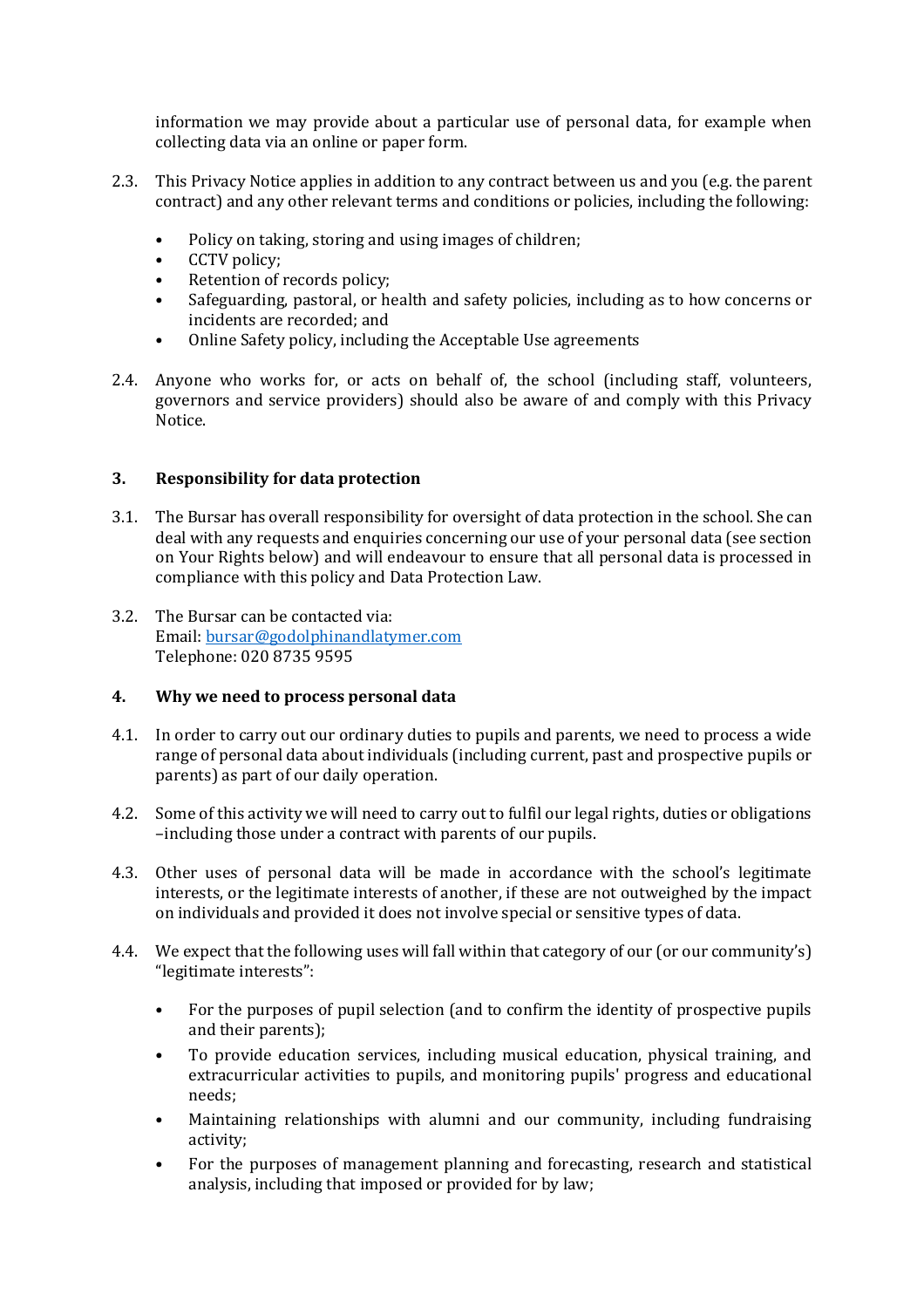- To enable relevant authorities and inspectorate to monitor our performance and to intervene or assist with incidents as appropriate;
- To give and receive information and references about past, current and prospective pupils, including relating to outstanding fees or payment history, to/from any educational institution that the pupil attended or where it is proposed they attend;
- To enable pupils to take part in national or other assessments
- To celebrate the achievements of pupils;
- To safeguard pupils' welfare and provide appropriate pastoral care;
- To carry out or cooperate with any school or external complaints, disciplinary or investigation process:
- To monitor (as appropriate) use of the school's IT and communications systems in accordance with the school's IT: acceptable use policy;
- To make use of photographic images of pupils in school publications, on the school website and (where appropriate) on the school's social media channels in accordance with the school's policy on taking, storing and using images of children;
- For security purposes, including CCTV in accordance with our CCTV policy; and
- Where otherwise reasonably necessary for the school's purposes, including to obtain appropriate professional advice and insurance for the school.
- 4.5. In addition, we will on occasion need to process special category personal data (concerning health, ethnicity or religion), or from time to time by explicit consent where required. These reasons will include:
	- To safeguard pupils' welfare and provide appropriate pastoral (and where necessary, medical) care, and to take appropriate action in the event of an emergency, incident or accident, including by disclosing details of an individual's medical condition or other relevant information where it is in the individual's interests to do so: for example, for medical advice, for social protection, safeguarding, and cooperation with police or social services, for insurance purposes or to caterers or organisers of school trips or clubs who need to be made aware of dietary or medical needs;
	- To provide educational services in the context of any special educational needs of a pupil;
	- As part of any school or external complaints, disciplinary or investigation process that involves such data, for example if there are Special Educational Needs (SEN), health or safeguarding elements; or
	- For legal and regulatory purposes (for example child protection, diversity monitoring and health and safety) and to comply with its legal obligations and duties of care.

# **5. Types of personal data processed by us**

- 5.1. This will include by way of example:
	- names, addresses, telephone numbers, e-mail addresses and other contact details;
	- bank details and other financial information, e.g. about parents who pay fees to the school;
	- past, present and prospective pupils' academic, disciplinary, admissions and attendance records (including information about any special needs), and examination scripts and marks;
	- where appropriate, information about individuals' health and welfare, and contact details for their emergency contacts;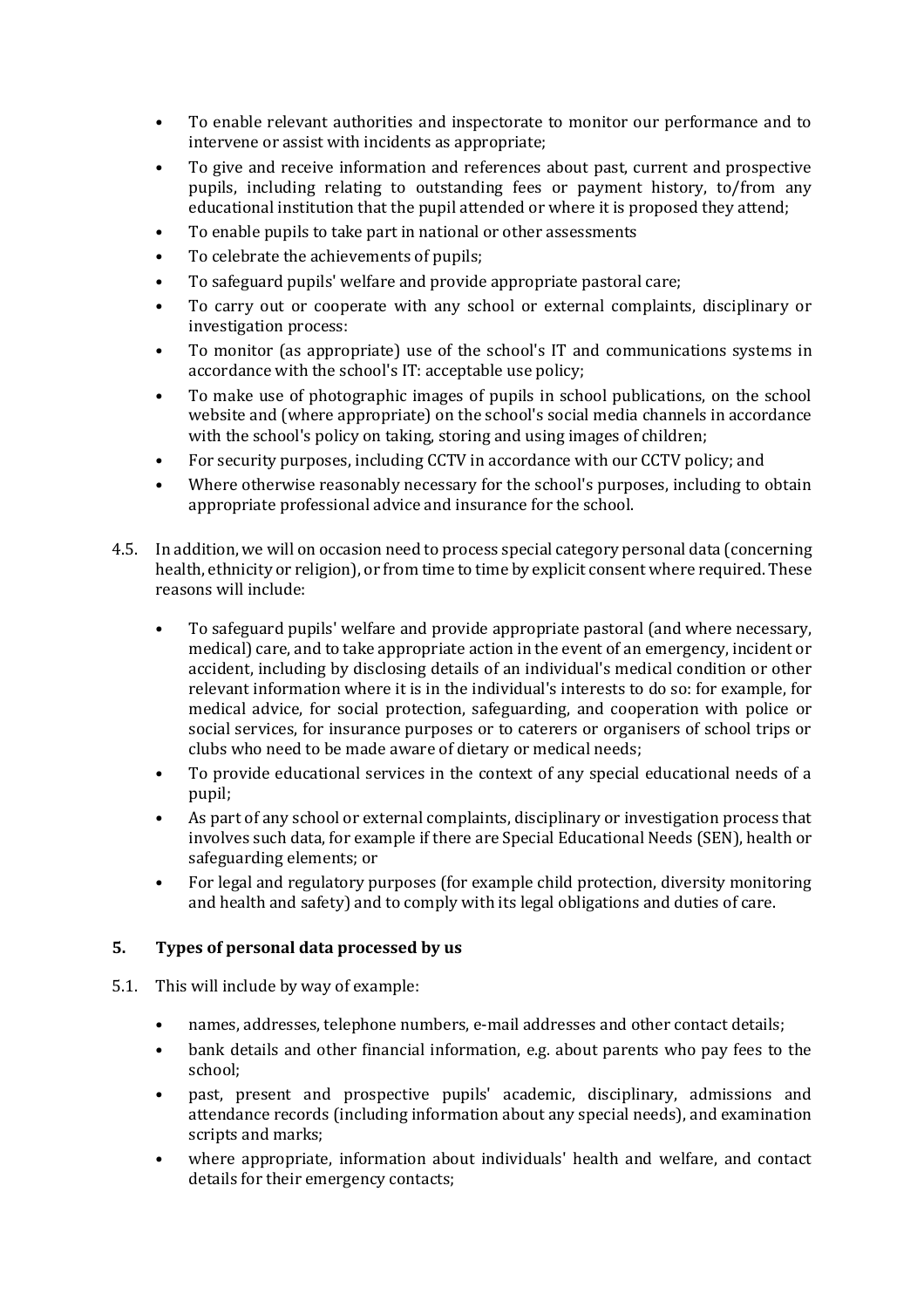- references given or received by us about pupils, and relevant information provided by previous educational establishments and/or other professionals or organisations working with pupils;
- correspondence with and concerning pupils and parents past and present; and
- images of pupils (and occasionally other individuals) engaging in school activities, and images captured by our CCTV system (in accordance with the school's CCTV policy and/pr policy on taking, storing and using images of children);

# **6. How we collect data**

- 6.1. Generally, we receive personal data from the individual directly (including, in the case of pupils, from you as their parents). This may be via a form, or simply in the ordinary course of interaction or communication (such as email or written assessments).
- 6.2. However, in some cases personal data will be supplied by third parties (for example another school, or other professionals or authorities working with that individual).

# **7. Who has access to personal data and who we share it with**

- 7.1. Occasionally, we will need to share personal information relating to our community with third parties, such as:
	- professional advisers (eg educational assessors, lawyers, Insurers, PR adviser and accountants);
	- government authorities (DfE, HMRC, local authority or police); and
	- appropriate regulatory bodies (eg ISI, Charity Commission, ICO)
- 7.2. For the most part, personal data collected by us will remain within the school and will be processed by appropriate individuals only in accordance with access protocols (i.e. on a 'need to know' basis). Particularly strict rules of access apply in the context of:
	- medical records held and accessed only by class teacher or Senior Management Team or otherwise in accordance with express consent; and
	- pastoral or safeguarding files.
- 7.3. However, a certain amount of any SEN pupil's relevant information will need to be provided to staff more widely in the context of providing the necessary care and education that the pupil requires.
- 7.4. You are reminded that we act under duties imposed by law and statutory guidance (including Keeping Children Safe in Education) to record or report incidents and concerns that arise or are reported to it, in some cases regardless of whether they are proven, if they meet a certain threshold of seriousness in their nature or regularity. This is likely to include file notes on safeguarding files, and in some cases referrals to relevant authorities such as the Local Authority Designated Officer (LADO) or police. For further information about this, please view the school's Safeguarding (Child Protection) Policy.
- 7.5. Finally, in accordance with Data Protection Law, some of the school's processing activity is carried out on its behalf by third parties, such as IT systems, web developers or cloud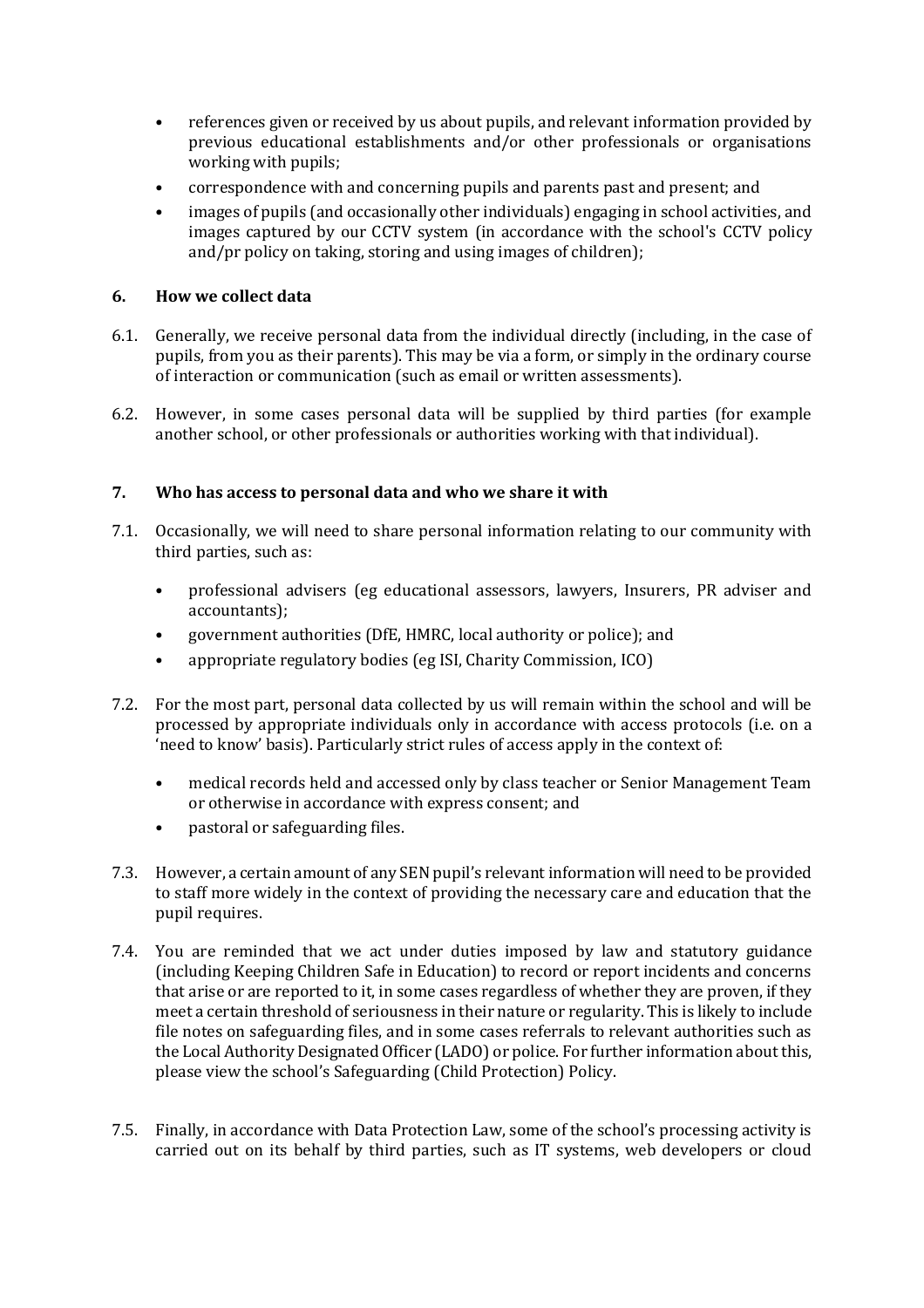storage providers. This is always subject to contractual assurances that personal data will be kept securely and only in accordance with the school's specific directions.

# **8. How long we keep personal data**

- 8.1. We will retain personal data securely and only in line with how long it is necessary to keep for a legitimate and lawful reason. Typically, the legal recommendation for how long to keep ordinary pupil personnel files is up to 7 years following departure from the school. However, incident reports and safeguarding files will need to be kept much longer, in accordance with specific legal requirements.
- 8.2. If you have any specific queries about how our retention policy is applied or wish to request that personal data that you no longer believe to be relevant is considered for erasure, please contact the Bursar email: bursar@redcliffeschool.com. However, please bear in mind that we will often have lawful and necessary reasons to hold on to some personal data even following such a request.
- 8.3. A limited and reasonable amount of information will be kept for archiving purposes, for example; and even where you have requested we no longer keep in touch with you, we will need to keep a record of the fact in order to fulfil your wishes (called a "suppression record").

#### **9. Keeping in touch and supporting us**

- 9.1. We will use the contact details of parents, and other members of the school community to keep you updated about the activities of the school, or alumni and parent events of interest, including by sending updates and newsletters, by email and by post. Unless the relevant individual objects, we may also:
	- Share personal data about parents and/or alumni, as appropriate, with organisations set up to help establish and maintain relationships with the school community.
	- Contact parents and/or alumni (including via the organisations above) by post and email in order to promote the objects and interests of the school. This includes fundraising e.g if we want to raise money for the bursary fund or new facilities;
	- Should you wish to limit or object to any such use, or would like further information about them, please contact the Head in writing. You always have the right to withdraw consent, where given, or otherwise object to direct marketing or fundraising. However, we are likely nonetheless to retain some of your details (not least to ensure that no more communications are sent to that particular address, email or telephone number).

# **10. Your rights**

#### 10.1. *Rights of access*

- 10.1.1. Individuals have various rights under Data Protection Law to access and understand personal data about them held by us, and in some cases ask for it to be erased or amended or have it transferred to others, or to stop processing it but subject to certain exemptions and limitations.
- 10.1.2. Any individual wishing to access or amend their personal data or wishing it to be transferred to another person or organisation, or who has some other objection to how their personal data is used, should put their request in writing to the Bursar.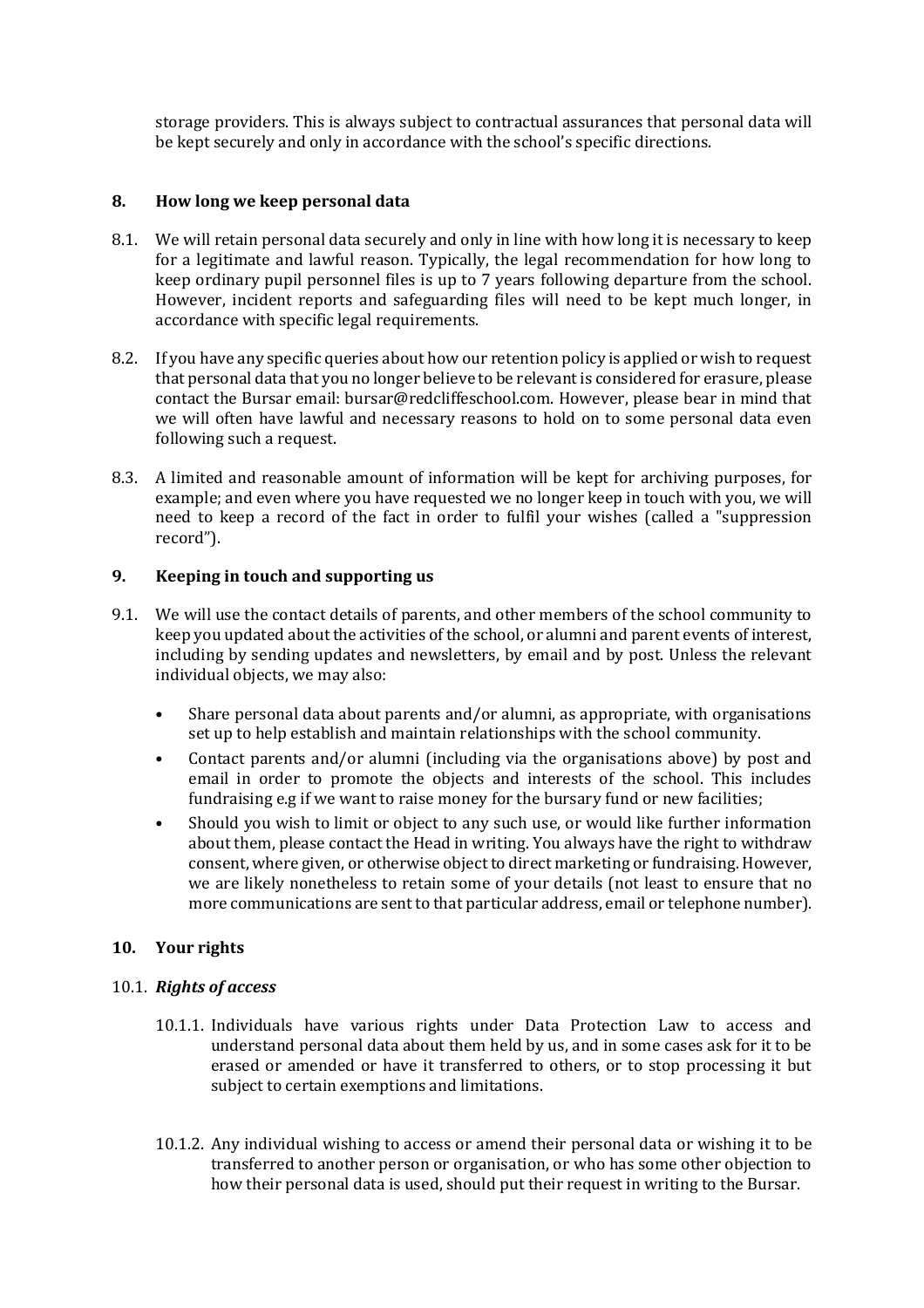- 10.1.3. We will endeavour to respond to any such written requests as soon as is reasonably practicable and in any event within statutory time-limits which is one month in the case of requests for access to information.
- 10.1.4. We will be better able to respond quickly to smaller, targeted requests for information. If the request for information is manifestly excessive or similar to previous requests, we may ask you to reconsider or require a proportionate fee (but only where Data Protection Law allows it).

#### 10.2. *Requests that cannot be fulfilled*

- 10.2.1. You should be aware that the right of access is limited to your own personal data, and certain data is exempt from the right of access. This will include information which identifies other individuals (and parents need to be aware this may include their own children, in certain limited situations – please see further below), or information which is subject to legal privilege (for example legal advice given to or sought by the school, or documents prepared in connection with a legal action).
- 10.2.2. 10.2.2 We are also not required to disclose any pupil examination scripts (or other information consisting solely of pupil test answers), provide examination or other test marks ahead of any ordinary publication, nor share any confidential reference given by the school itself for the purposes of the education, training or employment of any individual.
- 10.2.3. You may have heard of the "right to be forgotten". However, we will sometimes have compelling reasons to refuse specific requests to amend, delete or stop processing your (or your child's) personal data: for example, a legal requirement, or where it falls within a
- 10.2.4. legitimate interest identified in this Privacy Notice. All such requests will be considered on their own merits.

#### 10.3. *Pupil Requests*

- 10.3.1. Pupils can make subject access requests for their own personal data, provided that, in our reasonable opinion, they have sufficient maturity to understand the request they are making (see section Whose Rights? below). A pupil of any age may ask a parent or other representative to make a subject access request on his/her behalf.
- 10.3.2. Indeed, while a person with parental responsibility will generally be entitled to make a subject access request on behalf of pupils, the law still considers the information in question to be the child's.
- 10.3.3. For older pupils the parent making the request may need to evidence their child's authority for a specific request.
- 10.3.4. Former Pupils at Senior School are generally assumed to have this level of maturity, although this will depend on both the child and the personal data requested, including any relevant circumstances at home. Slightly younger children may however be sufficiently mature to have a say in this decision, depending on the child and the circumstances.

#### 10.4. *Parental requests*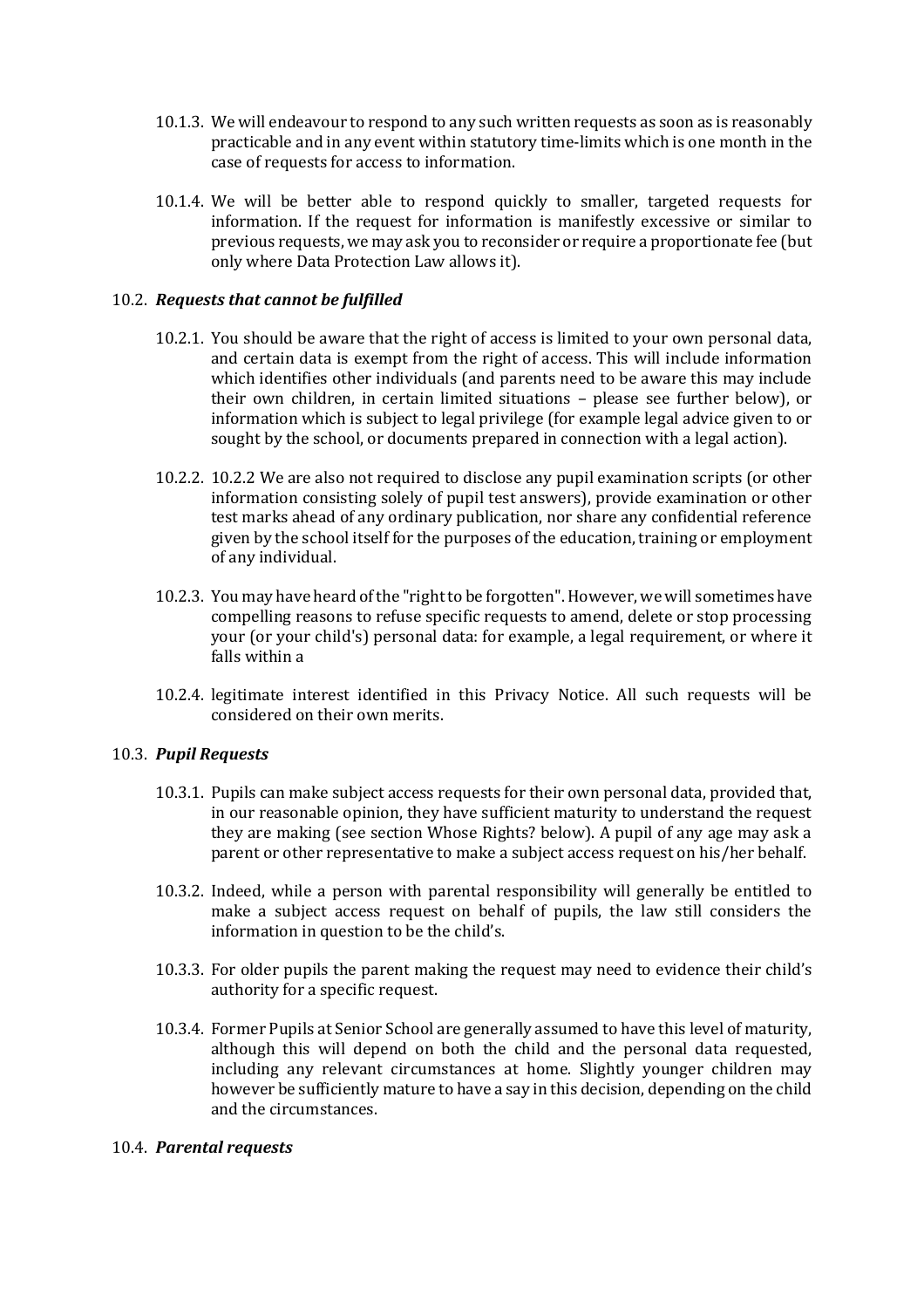- 10.4.1. It should be clearly understood that the rules on subject access are not the sole basis on which information requests are handled. You may not have a statutory right to information, but you and others will often have a legitimate interest or expectation in receiving certain information about your child without their consent. We may consider there are lawful grounds for sharing with or without reference to your child. You will in general receive educational and pastoral updates about your child, in accordance with the Parent Contract. Where parents are separated, we will in most cases aim to provide the same information to each person with parental responsibility but may need to factor in all the circumstances including the express wishes of the child.
- 10.4.2. All information requests from, on behalf of, or concerning pupil whether made under subject access or simply as an incidental request – will therefore be considered on a case by case basis.

#### 10.5. *Consent*

- 10.5.1. Where we are relying on consent to process personal data, any person may withdraw this consent at any time (subject to similar age considerations as above). Examples where we do rely on consent are: certain types of uses of images, communicating with you once you leave the school. Please be aware however that we may have another lawful reason to process the personal data in question even without your consent.
- 10.5.2. That reason will usually have been asserted under this Privacy Notice or may otherwise exist under some form of contract or agreement with the individual (e.g. the parent contract).

#### 10.6. *Whose Rights?*

- 10.6.1. The rights under Data Protection Law belong to the individual to whom the data relates. However, we will often rely on parental authority or notice for the necessary ways it processes personal data relating to pupils for example, under the parent contract, or via a form. Parents and pupils should be aware that this is not necessarily the same as the school relying on strict consent (see section on Consent above).
- 10.6.2. Where consent is required, it may in some cases be necessary or appropriate given the nature of the processing in question, and the pupil's age and understanding - to seek the pupil's consent.
- 10.6.3. You should be aware that in such situations you may not be consulted, depending on the interests of the child, your rights at law or under their contract, and all the circumstances.
- 10.6.4. In general, we will assume that pupils' consent is not required for ordinary disclosure of their personal data to their parents, e.g. for the purposes of keeping you informed about your child's activities, progress and behaviour, and in the interests of the child's welfare That is unless, in the school's opinion, there is a good reason to do otherwise.
- 10.6.5. However, where a pupil seeks to raise concerns confidentially with a member of staff and expressly withholds their agreement to their personal data being disclosed